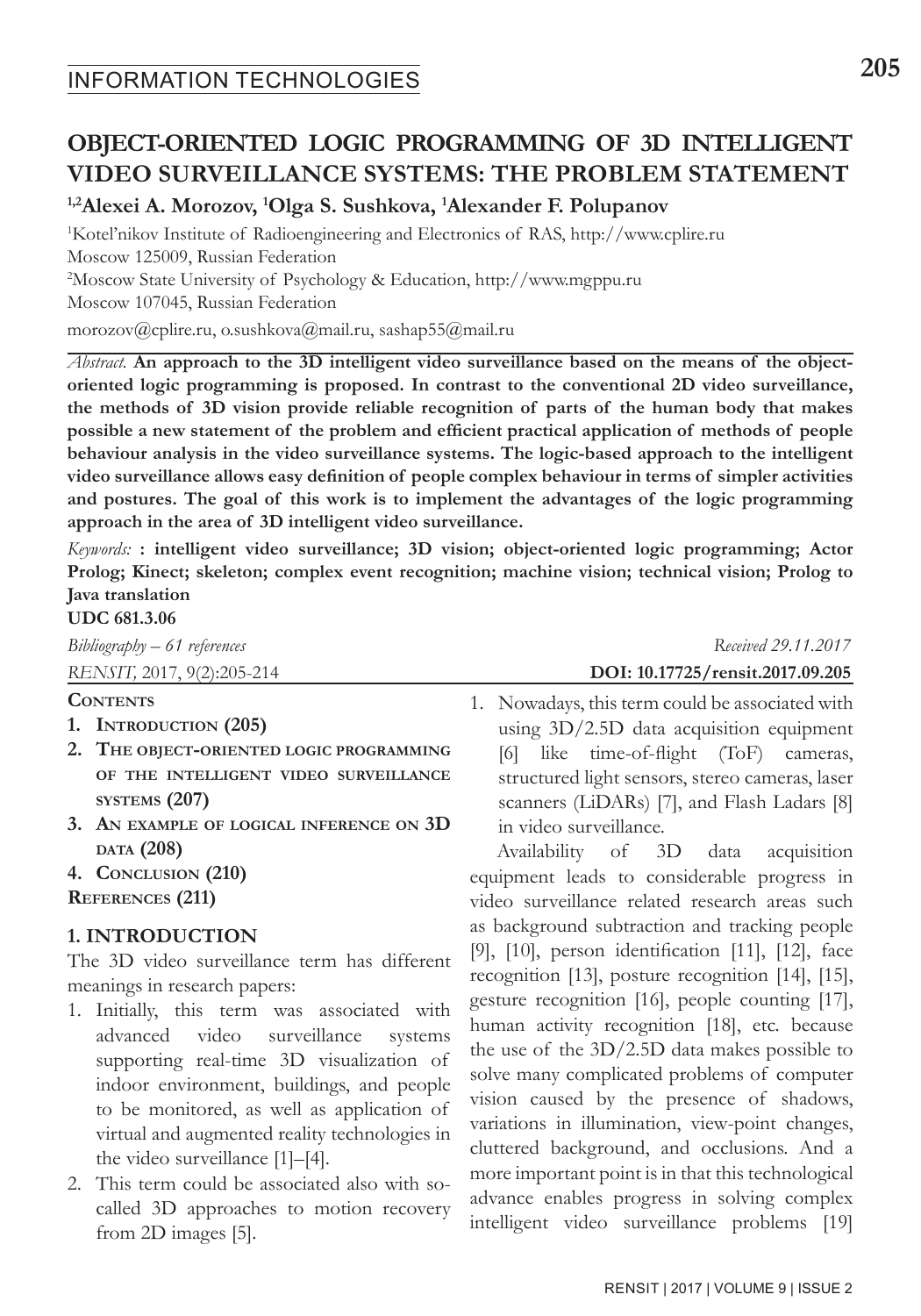like human-human interaction recognition and prediction [20], abnormal event detection for healthcare systems [21]-[23], unusual events detection [24], the behaviour of customers [25], monitoring of people with disabilities [26], [27], aggressive behaviour and anger detection [28], gait recognition [29] and biometric surveillance [30], and analyzing the human motion to aid clinical decision making [31], [32].

In contrast to the conventional 2D video surveillance, the methods of 3D vision provide reliable recognition of the parts of the human body that makes possible a new statement of the problem and efficient practical application of methods of people behaviour analysis in the video surveillance systems. According to [33], people behaviour is a kind of activity which is a response to some stimuli (internal, external, conscious, or unconscious). For example, such interactions of people as a friendly handshake, a fight, the stealing of a suitcase from another person, etc. could be forms of behaviour. Analysis of the behaviour requires information about the context and other factors influencing it [33]. This information can include video scene geometry, place and presence of objects, time constraints, etc. Thus, the availability of exact information about the co-ordinates of the parts of the body and scene geometry provided by means of the 3D vision is a key to the automation of people behaviour analysis, recognition, and understanding.

Mathematical logic and logic programming were recognized as convenient means for video scene context description and analysis. The idea of the logic programming based approach to the people behaviour analysis is in usage of logical rules for description and analysis of people activities. Knowledge about the human body structure, object properties, time constraints, and scene geometry is encoded in the form of the rules in a logic language and is applied to the output data of some low-level procedures of detection of people and objects.

This idea was developed in the framework of the conventional 2D intelligent video surveillance, and there are a lot of studies based on it. The usage of temporal logic programs in the W<sup>4</sup> real-time system for representation of actions and analysis of people movements was reported in [34]. The VidMAP video surveillance system that combines real-time computer vision algorithms with the Prologbased logic programming had been announced in [35]. Later this research group has proposed an extension of the predicate logic with the bilattice formalism that permits processing of uncertainty in the reasoning about the video scenes [36]. The VERSA general purpose framework for defining and recognizing events in live or recorded surveillance video streams was described in [37]. The VERSA system is based on SWI-Prolog. A real-time complex audiovideo event detection based on the Answer Set Programming approach was proposed in [38]. Heuristic rules based on a temporal logic are used for describing semantics of video scenes in [39]. A system [40] was designed for recognition of so-called long-term activities (such as "fight" or "meeting") consisting of sequences of short-term activities (such as "walking", "running", "active movement on the spot", "standstill", and "sharp movements") using a logic programming implementation of the Event Calculus. Later this approach was extended to handle the uncertainty that occurs in human activity recognition [41]. The ProbLog probabilistic logic language was used for this purpose. A Prolog-based video surveillance framework for robust detecting abandoned objects was described in [42]. It is believed that the system automatically identifies interrelations between the observed people in order to draw a conclusion about who exactly owns the observed objects, and thus reduce the probability of a false alarm.

Curiously there are not so many papers that utilize logic programming for 3D video data processing. The method of recognition of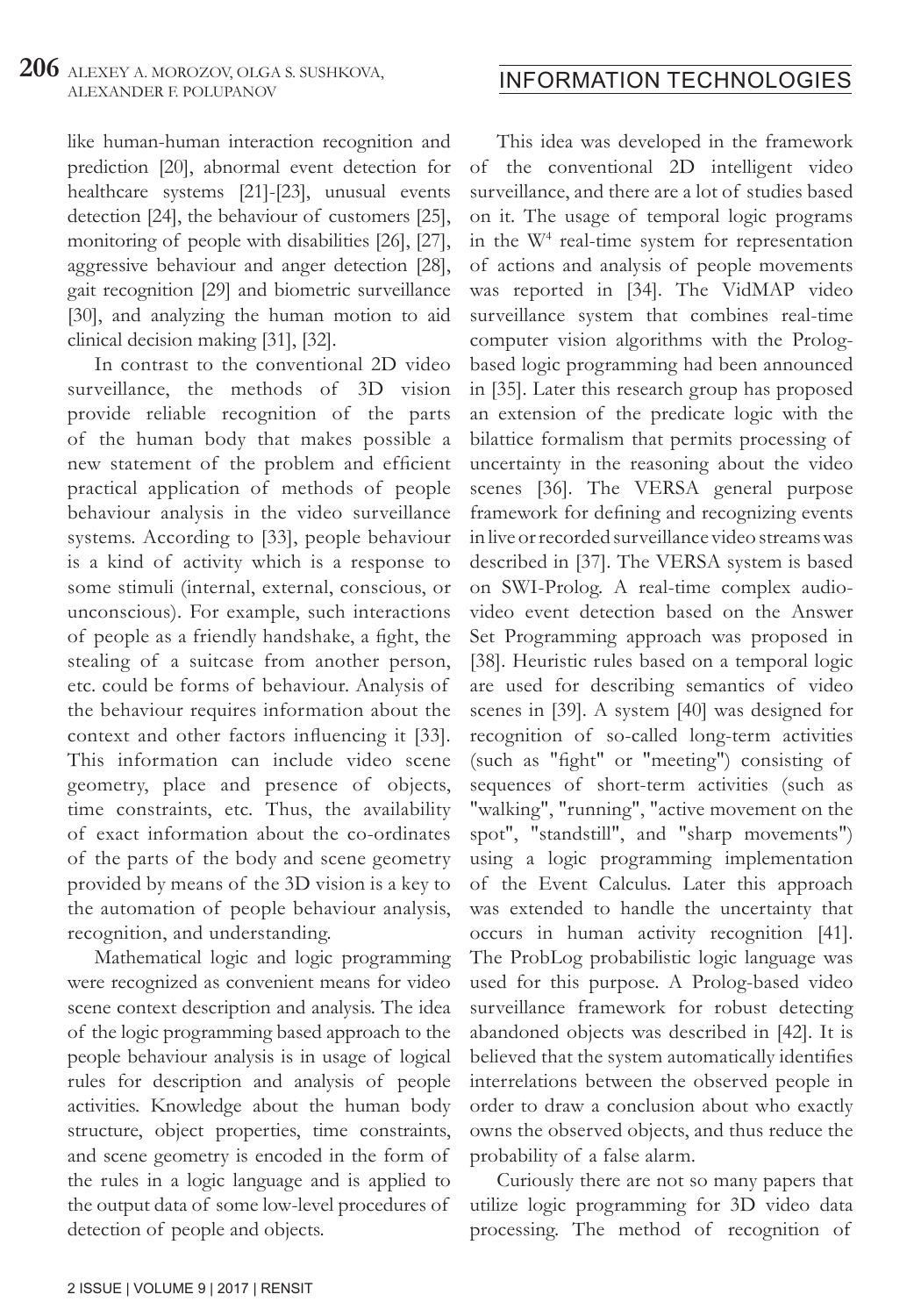long-term activities [40] was adapted [26] for processing the data collected with the help of Kinect. The monitoring system is intended for the analysis of the behaviour of a person in a support room. As reported in [26], the skeleton data were not used for the analysis of long-term activities though the author calculates so-called Activity Level coefficient on the base of the average displacement of all tracked and inferred joints of the skeleton. The probabilistic approach to the long-term activity recognition [41] was adapted to the development of a distributed monitoring system [43] that provides health-care assistance in a smarthome setting. A reasoning engine based on the Description Logics (DL) formalism was used for Kinect-based posture and gesture recognition [44]. Prolog rules were used in the RoboSherlock system [45] to distinguish between actions such as "take", "put", "fill", "push". The logical inference takes into account context information about the properties of the objects. For example, to recognize the "fill" action, it is necessary to know that the object manipulated by a person is a container, food, or an ingredient [45].

The logic-based approach to the intelligent video surveillance has the following obvious advantages [26]:

- 1. One can easily incorporate domain knowledge into the recognition process.
- 2. Reasoning about the behaviour of people can be very difficult, but for the developer of the system of intelligent video surveillance, it always remains fundamentally understandable.
- 3. One can easily define a complex activity in terms of simpler activities.

Our goal is to implement these advantages of the logic approach in the area of the 3D intelligent video surveillance by means of the object-oriented logic programming.

### **2. THE OBJECT-ORIENTED LOGIC PROGRAMMING OF THE INTELLIGENT VIDEO SURVEILLANCE SYSTEMS**

The method of the object-oriented logic programming of the intelligent video surveillance systems was developed in [46]- [52]. The distinctive features of the method are usage of the Actor Prolog object-oriented logic language [53]-[55] and translation of the logic programs of intelligent video surveillance to the Java language [47], [56]. In Actor Prolog the text of a logic program consists of separate classes [53]. Parallel processes represent a kind of instances of classes [54]. The object-oriented means of the logic language allow one to split a program to interacting parallel processes that implement various stages of image processing and scene analysis while translation to the Java language provides a high performance sufficient for analyzing real-time video, as well as reliability and stability of the work of the intelligent video surveillance software.

A conventional approach to recognition of human activity includes low-level and high-level stages of the video processing. In the case of the 2D video surveillance, the low-level stage includes background subtraction of a video image, detection of people and cars in the video image, construction of the trajectories of moving objects, evaluation of the velocities of the objects, etc. The high-level stage includes logical analysis of graphs of the trajectories that are supplied by the low-level analysis algorithms and displaying the results on the screen [50], [51]. The low-level stage of the video processing is implemented in Java [57] in special built-in classes of Actor Prolog.

Since the 2D video surveillance cannot provide a stable recognition of human body parts in most real-world applications, the graphs are used for describing trajectories of blobs (separated areas of a foreground image). The graphs include information about the coordinates and the velocities of the blobs, as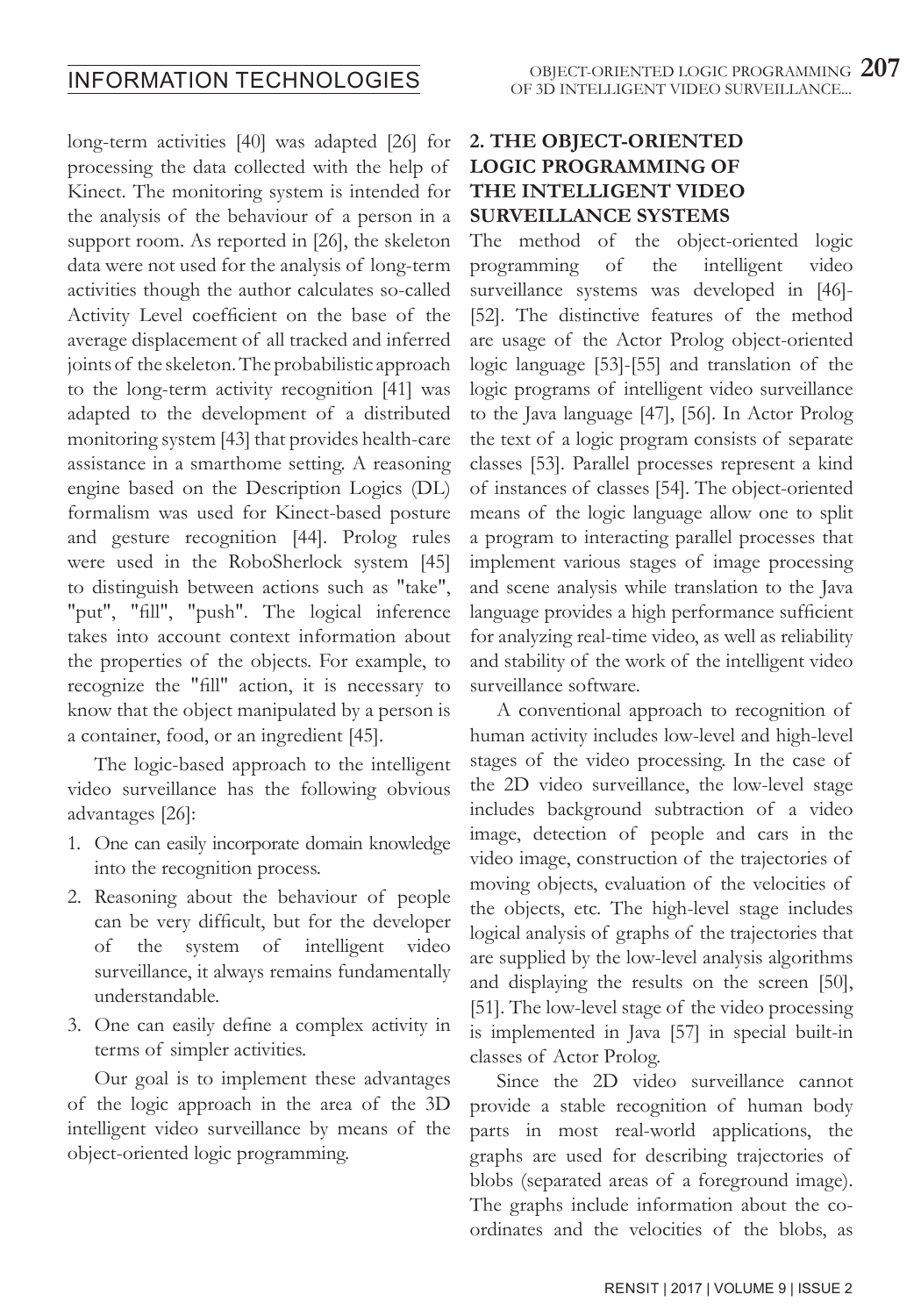# **208** ALEXEY A. MOROZOV, OLGA S. SUSHKOVA,

well as a set of statistical metrics describing the regularity of the motion [48]. The blob motion statistics is collected by the low-level analysis procedures and is used for discrimination of running people, people riding bicycles, and cars in the video scene. Usually simple fuzzy inference is implemented for this purpose on the base of the statistical metrics and standard arithmetical predicates of the logic language.

In the case of the 3D video surveillance, the goals of the low-level video analysis are essentially different. For instance, the standard software of the Kinect 2 time-of-flight camera can provide a ready for use foreground blobs, as well as up to six skeletons of people to be monitored [6], [18], [19], [58]-[61]. Thus, the minimal pre-processing of the data can include just a conversion of the images of the skeletons into the terms of the logic language. The high-level stage of the video data processing can be implemented in accordance with the former principles but the information about the video scene is essentially more complete, that gives an opportunity to infer much more of logical consequences on the semantics of the video scene.

#### **3. AN EXAMPLE OF LOGICAL INFERENCE ON 3D DATA**

Let us consider a simple logic program that analyses 3D data collected using the Kinect 2 ToF camera.

The data include depth maps and images of skeletons of people, but the program has to analyze the images of the skeletons only and the depth maps are to be used only for the visualization of the video scene. Each skeleton contains 25 joints of various statuses (See **Fig. 1**). The statuses of joints of skeleton can be the following:

- 1. Tracked the corresponding part of the body is directly observed by the camera.
- 2. Inferred the position of the joint is a hypothetical one.
- 3. Unknown the device has no information about this joint.

# ALEXEY A. MOROZOV, OLGA S. SUSHKOVA, **INFORMATION TECHNOLOGIES**



**Fig. 1.** *The images of skeletons and depth maps are the input data of the logic program. The depth maps are indicated by colours.*

Thus, the following set of domains (data types) can be defined in Actor Prolog to describe the data structures to be processed: DOMAINS:

Skeletons = Skeleton\*.

The Skeletons type is a list of elements of the Skeleton type.

```
Skeleton = {
```
 identifier: INTEGER, head: SkeletonJoint, spine: SkeletonSpine, left\_arm: SkeletonArm, right\_arm: SkeletonArm, left\_leg: SkeletonLeg, right\_leg: SkeletonLeg  $\}$ .

The Skeleton type is an underdetermined set [53] of Actor Prolog. The names of the elements of the skeleton as well as the names of corresponding types are obvious:

```
SkeletonSpine = {
          neck: SkeletonJoint,
          shoulder: SkeletonJoint,
          mid: SkeletonJoint,
          base: SkeletonJoint
           }.
SkeletonArm = {
          shoulder: SkeletonJoint,
          elbow: SkeletonJoint,
          wrist: SkeletonJoint,
          hand: SkeletonJoint,
          tip: SkeletonJoint,
          thumb: SkeletonJoint
           }.
```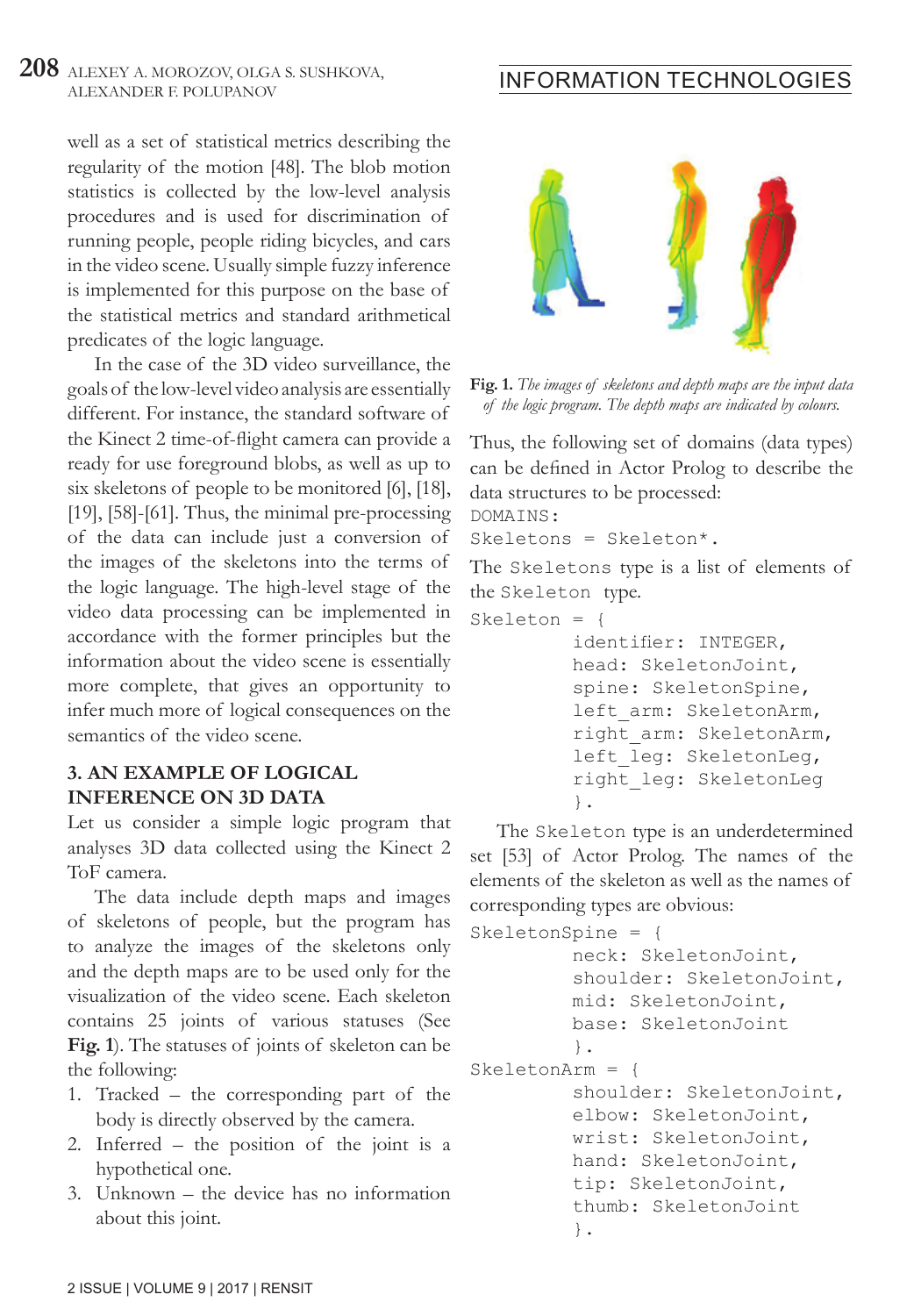# INFORMATION TECHNOLOGIES

```
SkeletonLeg = {
          hip: SkeletonJoint,
          knee: SkeletonJoint,
          ankle: SkeletonJoint,
          foot: SkeletonJoint
 }.
SkeletonJoint = {
          status: SkeletonJointStatus,
          position: VertexPosition3D,
          orientation: JointOrientation3D
 }.
```
The status of a joint is a symbol. Each joint is characterized by a position in 3D space, i.e. by three numbers, by orientation, i.e. by four numbers, and by two pairs of 2D co-ordinates that correspond to this joint and are obtained from the infrared and colour images:

```
SkeletonJointStatus =
          'TRACKED'; 'INFERRED'; 'UNKNOWN'.
VertexPosition3D = {
           point: Point3D,
           velocity: Point3D,
           acceleration: Point3D,
           mapping1: Point2D,
           mapping2: Point2D
           }.
JointOrientation3D = q(
           Numerical,
           Numerical,
           Numerical,
           Numerical).
Point3D = p(Mmerical, Numerical, Numerical).
```

```
Point2D = p(Numerical, Numerical).
```
Suppose that images of skeletons are transferred from the device in real time. Let us declare a set of predicates analyzing the 3D data:

```
PREDICATES:
imperative:
analyse skeletons(Skeletons) - (i);nondeterm:
a hand of a person
      (Skeletons,INTEGER,VertexPosition3D)
           - (i, o, o);determ:
is near a head of a colleague
      (Skeletons,INTEGER,VertexPosition3D)
          - (i, i, i);
```
The analyse skeletons predicate checks whether there are at least two persons in the video scene and one person punches in the face another person. If there are such persons, the predicate outputs a message in the screen (see **Fig. 2**). Here is the definition of the predicate:

```
CLAUSES:
analyse skeletons(S) :-
   a hand of a person(S, Id, P),
   is near a hand of a colleague(S, Id, P), !,
   graphic window ? draw text(
        0.93,0.08,
        "A punch in the face is detected!").
analyse skeletons(_).
```
The a hand of a person predicate is nondeterministic. This predicate returns coordinates of hands of persons recognized in the scene. Note, that in the Actor Prolog language, the  $==$  operator corresponds to the  $=$  ordinary unification of the standard Prolog.

```
a hand of a person([S|],Id,P):-
     S \equiv 4 identifier:Id,
            left_arm:{
                  hand:{
                     status:'TRACKED',
                       position:P|_}
            | }
      | }.
a hand of a person
            ([S|], Id, P) :-
      S = {
            identifier:Id,
            right_arm:{
                 hand:{
                     status:'TRACKED',
                       position:P|_}
```
#### A punch in the face is detected!



**Fig. 2.** *A punch in the face is detected by the logic program.*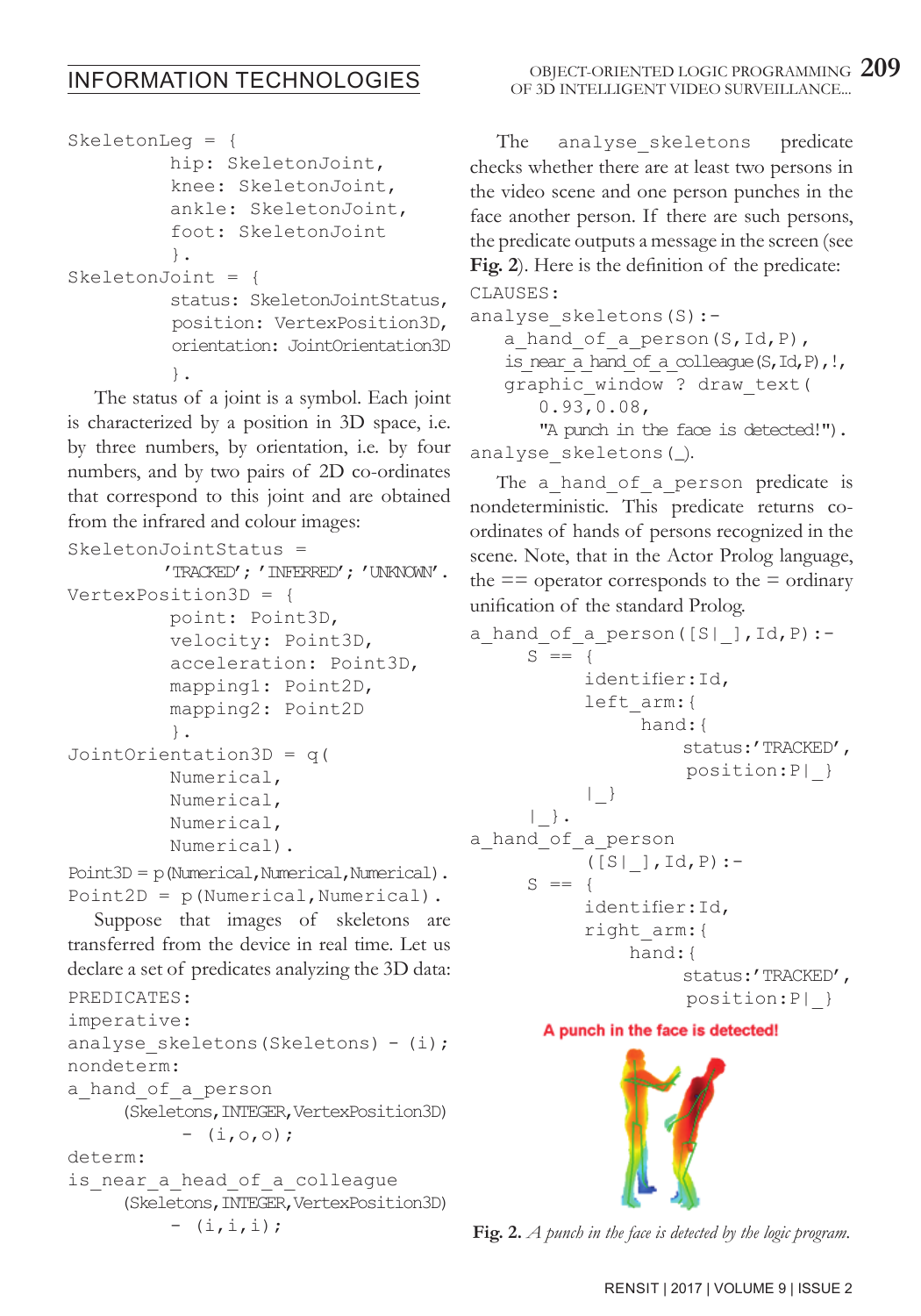#### **210** ALEXEY A. MOROZOV, OLGA S. SUSHKOVA, ALEXEY A. MOROZOV, OLGA S. SUSHKOVA, **INFORMATION TECHNOLOGIES**

#### $|$  }  $|\quad\}$ . a\_hand\_of\_a\_person([\_|R],Id,P): a hand of a person $(R,Id,P)$ .

The following definition is used for the detection of the punch in the face. Execution of the is near a head of a colleague predicate succeeds, if given 3D coordinates of some person's hand are close enough to the coordinates of the head of another person. The predicate checks whether the person punches in the face of another person, but not in his own face. For brevity, the velocity of the movement of the hand and the duration of the contact are not taken into consideration, but in a real intelligent visual surveillance application these attributes are to be checked to provide acceptable specificity of the recognition procedure.

```
is near a head of a colleague
          ([S|],Id1,PI):-S = {
            identifier:Id2,
                 head:{
                     status:'TRACKED',
                      position:P2|_}
           |,
     Id1 \iff Id2,is near(P1, P2), !.
is_near_a_head_of_a_colleague
          ([S|],Id1,P1):-
     S \equiv 4 identifier:Id2,
            head:{
                status:'TRACKED',
                 position:P2|_}
           |,
     Id1 \iff Id2,
     is near(P1, P2), !.
is near a head of a colleague([|R],Id,P):-
    is near a head of a colleague(R,Id,P).
```
The is near predicate is auxiliary. It checks whether the distance between the given co-ordinates is small enough. The predicate is defined using the built-in arithmetical predicates of Actor Prolog:

```
is near(\{point:p(X1,Y1,Z1)|\},
        {point: p(X2, Y2, Z2) | } Delta== ?sqrt(
            ?power(X1-X2,2) +
            ?power(Y1-Y2,2) +
           ?power(Z1-Z2,2)),
     Delta < 0.15, !.
```
For brevity, predicates implementing the data transferring from the outer world into the program are not considered here. One can find a detailed example of this kind in [50]. The analyse skeletons predicate is to be called from time to time in the logic program to analyze images of skeletons recognized in 3D video frames transferred from the outside.

Note that the key point of this example is not recognition of the punch in the face (or recognition of a handshaking) that is a simple problem, but in that much more complex logical formulae can be automatically checked in the same way. For example, a logic program can check whether a person shakes hands with all people in the room or not, i.e. a program can make some conclusions on the social status of the person or social relations between all the people in the room. The same technique can be used to solve urgent problems of intelligent visual surveillance, such as recognizing armed attacks, demonstrating threatening poses, robberies, etc.

### **4. CONCLUSION**

A method of the logic object-oriented programming for processing the data obtained from the equipment for 3D data acquisition in the intelligent video surveillance systems was developed. The Actor Prolog object-oriented logic language and translation of the logic programs of intelligent video surveillance to the Java language were used. The object-oriented means of the Actor Prolog logic language allow us to split a program into interacting parallel processes that implement various stages of image processing and scene analysis while translation to the Java language provides a high performance sufficient for analyzing real-time video, as well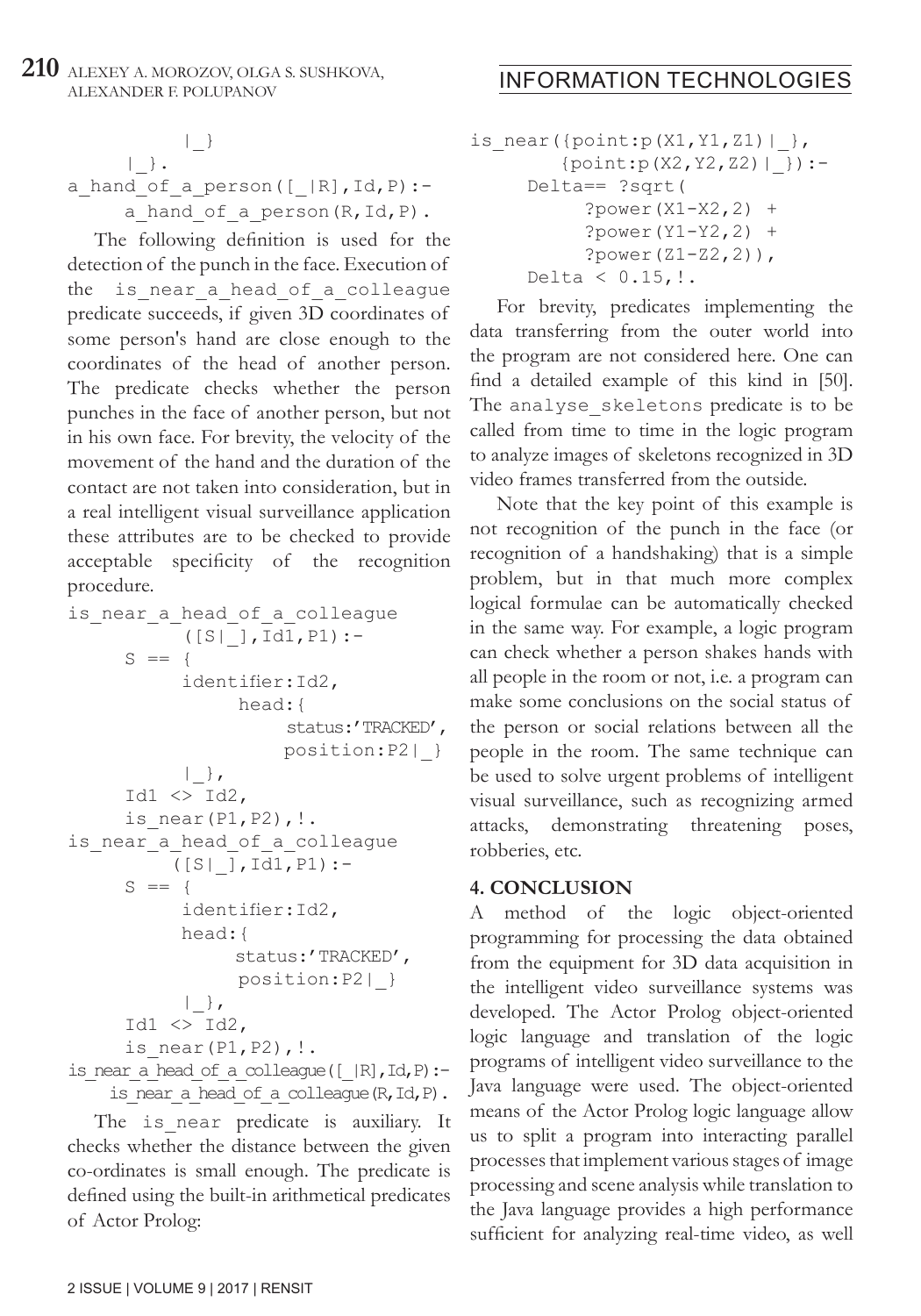# INFORMATION TECHNOLOGIES

as reliability and stability of the work of the intelligent video surveillance software. One can download the software for free from the Web Site [52].

The application of methods of the logic object-oriented programming for 3D data processing gives exciting prospects in the area of intelligent video surveillance. Progress in this research area can be achieved by the development of efficient low-level 3D data processing algorithms, logic programming languages and systems for general purpose, and advanced logical methods of 3D data processing.

#### **ACKNOWLEDGMENT**

Authors are grateful to Ivan A. Kershner and Renata A. Tolmatcheva for the help in the preparation of 3D video samples and Angelos Barmpoutis for his J4K [59] library that was used for the data collection.

This research is supported by the Russian Foundation for Basic Research, grant No. 16-29-09626-ofi\_m.

#### **REFERENCES**

- 1. Sebe IO, Hu J, You S, Neumann U. 3D video surveillance with augmented virtual environments *First ACM SIGMM international workshop on Video surveillance. ACM,* 2003:107-112.
- 2. Ott R, Gutiérrez M, Thalmann D, Vexo F. Advanced virtual reality technologies for surveillance and security applications. *International Conference on Virtual Reality Continuum and Its Applications. ACM*, 2006:163-170.
- 3. Barnum P, Sheikh Y, Datta A, Kanade T. Dynamic seethroughs: Synthesizing hidden views of moving objects. *Mixed and Augmented Reality (ISMAR 2009). IEEE*, 2009:111-114.
- 4. DeCamp P, Shaw G, Kubat R, Roy D. An immersive system for browsing and visualizing surveillance video. *International Conference on Multimedia. ACM,* 2010:371-380.
- 5. Gavrila DM. The visual analysis of human movement: A survey. *Computer Vision and Image Understanding*, 1999, 73(1):82-98.
- 6. Chen L, Wei H, Ferryman J. A survey of human motion analysis using depth imagery. *Pattern Recognition Letters,* 2013, 34(15):1995-2006.
- 7. Benedek C. 3D people surveillance on range data sequences of a rotating Lidar. *Pattern Recognition Letters,* 2014, 50:149-158.
- 8. Stettner R, Bailey H, Silverman S. Three dimensional Flash LADAR focal planes and time dependent imaging. *International Journal of High Speed Electronics and Systems,* 2008, 18(2):401-406.
- 9. Hansen DW, Hansen MS, Kirschmeyer M et al. Cluster tracking with time-of-flight cameras. *Computer Vision and Pattern Recognition Workshops* (*CVPRW'08*), *IEEE*, 2008:1-6.
- 10. Silvestre D. Video surveillance using a timeof-light camera. *Master's thesis, Informatics and Mathematical Modelling,* Technical University of Denmark, 2007.
- 11. Satta R, Pala F, Fumera G, Roli F. Real-time appearance-based person re-identification over multiple Kinect<sup>TM</sup> cameras. *VISAPP*, 2013:407-410.
- 12. Sinha A, Chakravarty K, Bhowmick B. Person identification using skeleton information from Kinect. *The Sixth International Conference on Advances in Computer-Human Interactions*  (*ACHI 2013*), 2013:101-108.
- 13. Krishnan P, Naveen S. RGB-D face recognition system verification using Kinect and FRAV3D databases. *Procedia Computer Science,* 2015, 46:1653-1660.
- 14. Diraco G, Leone A, Siciliano P. Human posture recognition with a time-of-flight 3D sensor for in-home applications. *Expert Systems with Applications,* 2013, 40(2):744-751.
- 15. Ibañez R, Soria Á, Teyseyre A, Campo M. Easy gesture recognition for Kinect. *Advances in Engineering Software*, 2014, 76:171-180.
- 16. Raheja J, Minhas M, Prashanth D et al. Robust gesture recognition using Kinect: A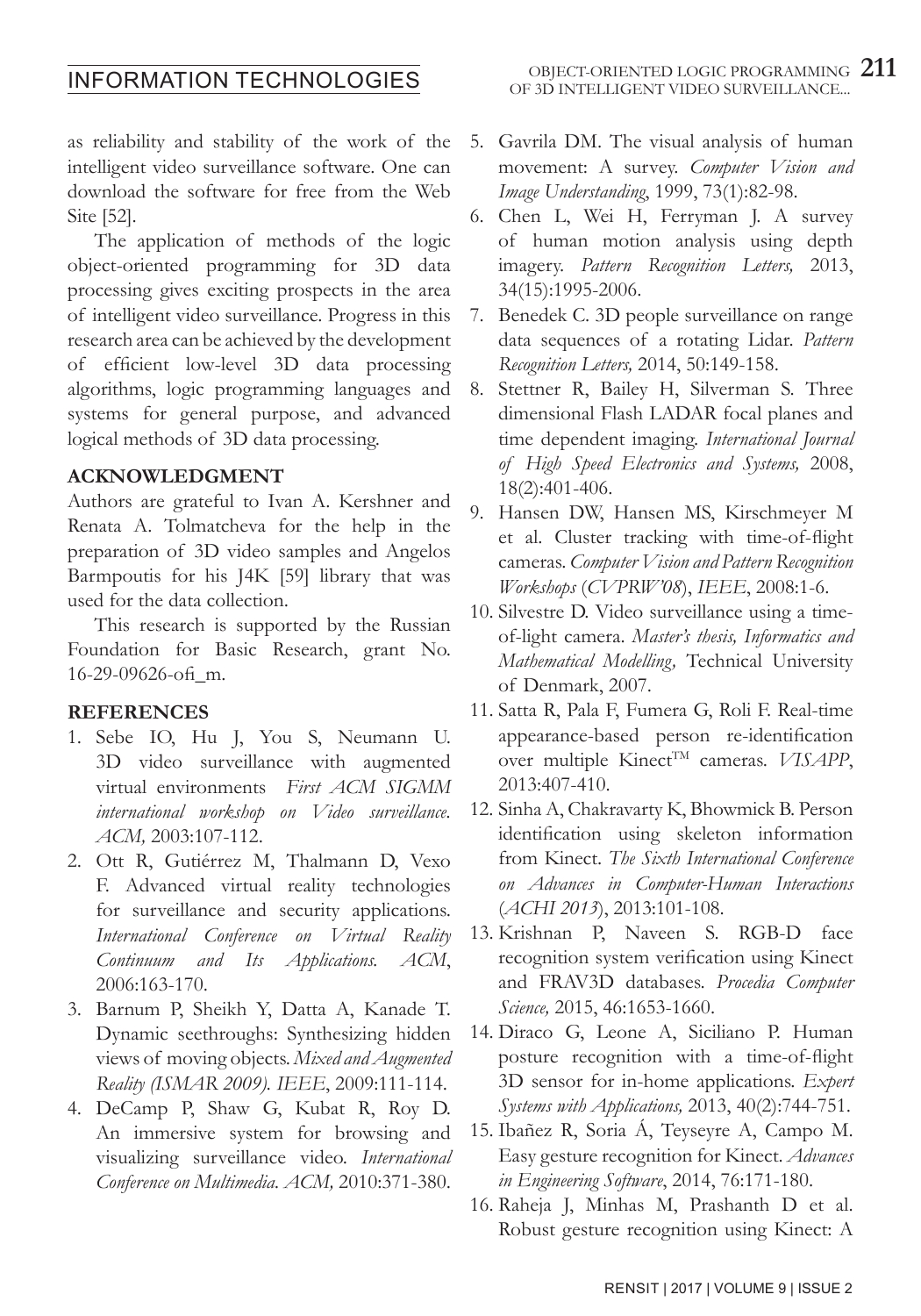#### **212** ALEXEY A. MOROZOV, OLGA S. SUSHKOVA, ALEXEY A. MOROZOV, OLGA S. SUSHKOVA, **INFORMATION TECHNOLOGIES**

comparison between DTW and HMM. *Optik International Journal for Light and Electron Optics*, 2015, 126(11):1098-1104.

- 17. Hsieh C-T, Wang H-C, Wu Y-K et al. A Kinect-based people-flow counting system. *Intelligent Signal Processing and Communication Systems* (*ISPACS 2012*). *IEEE*, 2012:146-150.
- 18. Aggarwal JK, Xia L. Human activity recognition from 3D data: A review. *Pattern Recognition Letters,* 2014, 48:70-80.
- 19. Lun R, Zhao W. A survey of applications and human motion recognition with Microsoft Kinect. *International Journal of Pattern Recognition and Artificial Intelligence,* 2015, 29(5).
- 20. Alazrai R, Mowafi Y, Lee C. Anatomicalplane-based representation for human– human interactions analysis. *Pattern Recognition*, 2015, 48(8):2346-2363.
- 21. Rougier C, Auvinet E, Rousseau J et al. Fall detection from depth map video sequences. *International Conference on Smart Homes and Health Telematics.* Springer, 2011:121-128.
- 22. Lee Y-S, Chung W-Y. Visual sensor based abnormal event detection with moving shadow removal in home healthcare applications. *Sensors*, 2012, 12(1):573-584.
- 23. Mastorakis G, Makris D. Fall detection system using Knect's infrared sensor. *Journal of Real-Time Image Processing,* 2014, 9(4):635-646.
- 24. Wang C, Liu H. Unusual events detection based on multi-dictionary sparse representation using Kinect. *Intern. Conf. on Image Processing, IEEE*, 2013:2968-2972.
- 25. Popa M, Koc AK, Rothkrantz LJ et al. Kinect sensing of shopping related actions. *International Joint Conference on Ambient Intelligence*, Springer, 2011:91-100.
- 26. Johanna M. Recognizing activities with the Kinect. A logic-based approach for the support room. *Master's thesis, Radboud University Nijmegen*, 2013.
- 27. Lau TB, Ong AC, Putra FA. Non-invasive monitoring of people with disabilities via motion detection. *International Journal of Signal Processing Systems,* 2014, 2(1):37-41.
- 28. Patwardhan A, Knapp G. Aggressive actions and anger detection from multiple modalities using Kinect. // arXiv preprint arXiv:1607.01076. – 2016.
- 29. Preis J, Kessel M, Werner M, Linnhoff-Popien C. Gait recognition with Kinect. *International Workshop on Kinect in PervasiveComputing*. Newcastle, UK, 2012.
- 30. Savage R, Clarke N, Li F. Multimodal biometric surveillance using a Kinect sensor. *Proceedings of the 12th annual security conference,* Las Vegas, USA, 2013.
- 31. Chaaraoui AA, Padilla-López JR, Flórez-Revuelta F. Abnormal gait detection with RGB-D devices using joint motion history features. *Automatic Face and Gesture Recognition*  (*FG*), *IEEE,* 2015,7:1-6.
- 32. Leightley D, Yap MH, Hewitt BM, McPhee JS. Sensing behaviour using the Kinect: Identifying characteristic features of instability and poor performance during challenging balancing tasks. *Measuring Behavior*, 2016.
- 33. Borges PVK, Conci N, Cavallaro A. Videobased human behavior understanding: A survey. *IEEE Transactions on Circuits and Systems for Video Technology,* 2013, 23:1993-2008.
- 34. Haritaoglu I, Harwood D, Davis L. W<sup>4</sup>: Who? When? Where? What? A real time system for detecting and tracking people. *FG 1998*, Nara, Japan, 1998:222-227.
- 35. Shet V, Harwood D, Davis L. VidMAP: Video monitoring of activity with Prolog. *AVSS-2005, IEEE*, 2005:224-229.
- 36. Shet V, Singh M, Bahlmann C et al. Predicate logic based image grammars for complex pattern recognition. I*nternational Journal of Computer Vision,* 2011, 93(2):141-161.
- 37. O'Hara S. VERSA–video event recognition for surveillance applications. *M.S. thesis. University of Nebraska at Omaha,* 2008.
- 38. Machot F, Kyamakya K, Dieber B, Rinner B. Real time complex event detection for resource-limited multimedia sensor networks. *AMMCSS-2011*, 2011:468-473.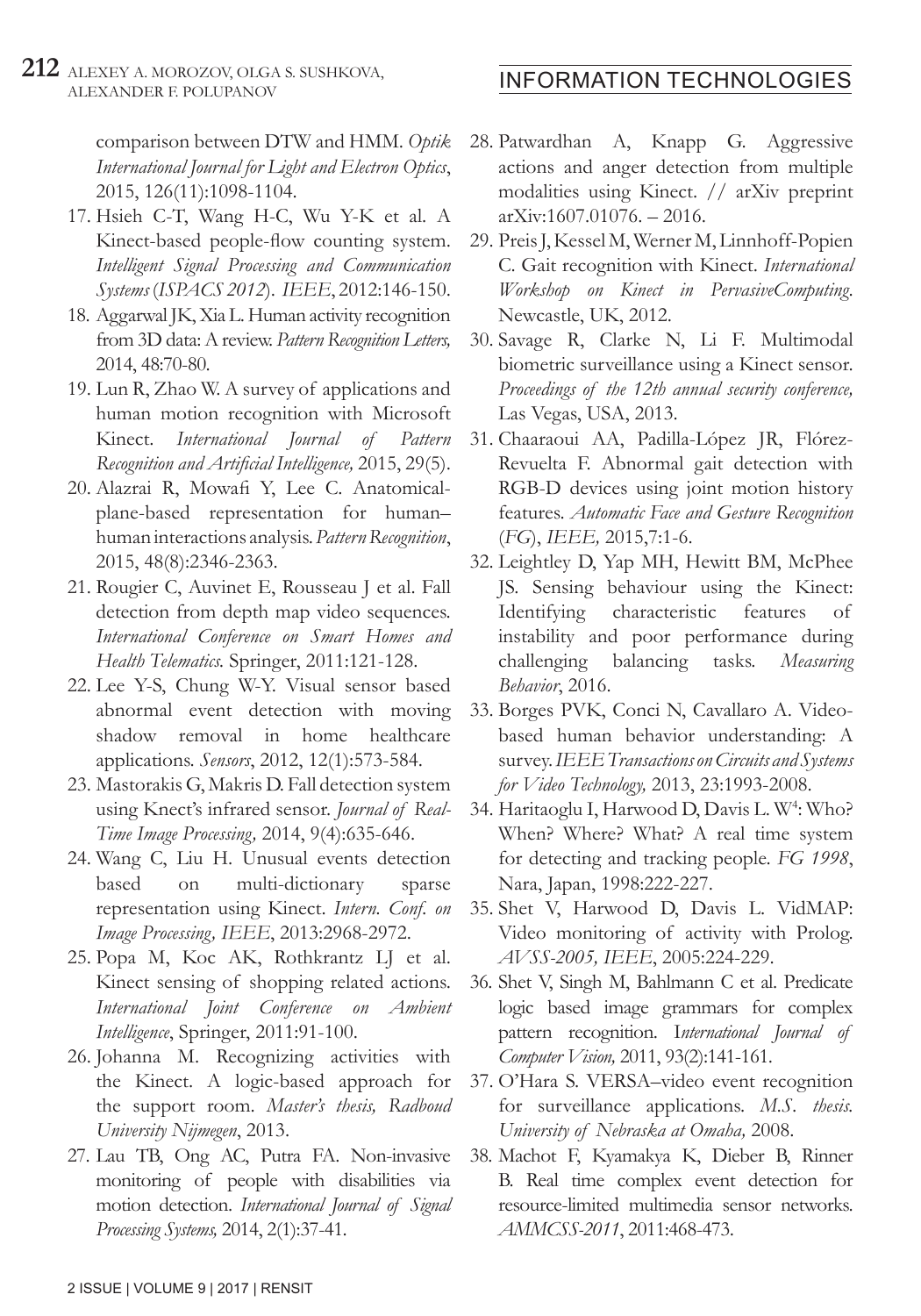# INFORMATION TECHNOLOGIES

- 39. Lao W, Han J, de With PHN. Flexible human behavior analysis framework for video surveillance applications. I*nternational Journal of Digital Multimedia Broadcasting*, 2010, Article ID 920121:1-9.
- 40. Artikis A, Sergot M, Paliouras G. A logic programming approach to activity recognition. *International Workshop on Events in Multimedia* (*EiMM 2010*), NY, USA. *ACM*, 2010:3-8.
- 41. Skarlatidis A, Artikis A, Filippou J, Paliouras G. A probabilistic logic programming event calculus. *Theory and Practice of Logic Programming*, 2014, 9:1-33.
- 42. Ferryman J, Hogg D, Sochman J et al. Robust abandoned object detection integrating wide area visual surveillance and social context. *Pattern Recognition Letters*, 2013, 34(7):789-798.
- 43. Katzouris N, Artikis A, Paliouras G. Event recognition for unobtrusive assisted living. *Hellenic Conference on Artificial Intelligence*, Springer, 2014:475-488.
- 44. Ruta M, Scioscia F, Summa MD et al. Semantic matchmaking for Kinect-based posture and gesture recognition. *International Journal of Semantic Computing*, 2014, 8(4):491-514.
- 45. Worch J-H, Bálint-Benczédi F, Beetz M. Perception for everyday human robot interaction. KI - Künstliche Intelligenz, 2016, 30(1):21-27.
- 46. Morozov AA, Vaish A, Polupanov AF et al. Development of concurrent object-oriented logic programming platform for the intelligent monitoring of anomalous human activities. *International Joint Conference on Biomedical Engineering Systems and Technologies*, Springer, 2015, 511:82-97.
- 47. Morozov AA, Polupanov AF. Intelligent visual surveillance logic programming: Implementation issues. *CICLOPS-WLPE 2014, ser. Aachener Informatik Berichte no. AIB-2014-09*, T. Ströder & T. Swift eds., RWTH Aachen University, 2014:31-45. http://aib. informatik.rwth-aachen.de/2014/2014-09. pdf.
- OBJECT-ORIENTED LOGIC PROGRAMMING 213 OF 3D INTELLIGENT VIDEO SURVEILLANCE...
- 48. Morozov AA, Polupanov AF. Development of the logic programming approach to the intelligent monitoring of anomalous human behaviour. *OGRW2014,* Koblenz, Univ. of Koblenz-Landau, 2015, 5:82-85. https://kola.opus.hbz-nrw.de/files/915/ OGRW\_2014\_Proceedings.pdf.
- 49. Morozov AA, Sushkova OS, Polupanov AF. An approach to the intelligent monitoring of anomalous human behaviour based on the Actor Prolog object-oriented logic language. *RuleML 2015 DC and Challenge,* Berlin, CEUR, 2015. http://ceur-ws.org/Vol-1417/ paper7.pdf.
- 50. Morozov AA. Development of a method for intelligent video monitoring of abnormal behavior of people based on parallel object-oriented logic programming. *Pattern Recognition and Image Analysis*, 2015, 25(3):481- 492. http://www.cplire.ru/Lab144/pria481. pdf.
- 51. Morozov AA, Sushkova OS. Real-time analysis of video by means of the Actor Prolog language. *Computer Optics,* 2017; Special issue 3 (November): 97-105. DOI: 10.18287/2412-6179-2016-40-6-947-957.
- 52. Morozov AA, Sushkova OS. The intelligent visual surveillance logic programming Web Site [Electronic resource], 2017. Access mode: http://www.fullvision.ru (29.11.2017).
- 53. Morozov AA. Actor Prolog: an objectoriented language with the classical declarative semantics. IDL 1999, Eds. K. Sagonas, P. Tarau. Paris, France, 1999:39-53. http://www. cplire.ru/Lab144/paris.pdf.
- 54. Morozov AA. Logic object-oriented model of asynchronous concurrent computations. *Pattern Recognition and Image Analysis*, 2003, 13(4):640–649. http://www.cplire.ru/  $Lab144/pria640.pdf.$
- 55. Morozov AA. Operational approach to the modified reasoning, based on the concept of repeated proving and logical actors. *CICLOPS 2007*, Eds. S. Abreu, V. S. Costa.